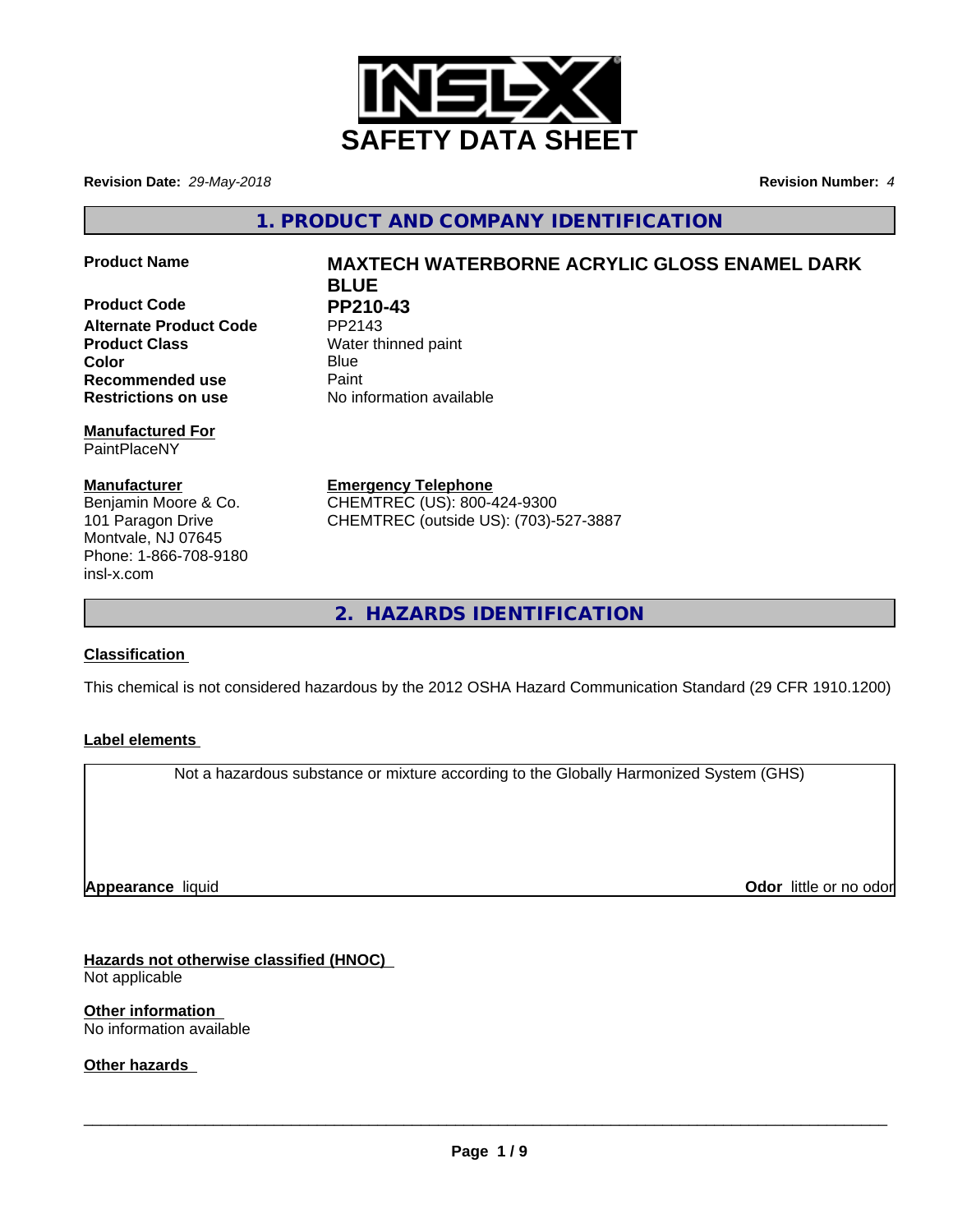**CAUTION:** All floor coatings may become slippery when wet. Where non-skid characteristics are desired, a small amount of clean sand may be added. Stir often during application.

May cause allergic skin reaction

# **3. COMPOSITION INFORMATION ON COMPONENTS**

| <b>Chemical name</b>                                                         | <b>CAS No.</b> | Weight-% |
|------------------------------------------------------------------------------|----------------|----------|
| Kaolin                                                                       | 1332-58-7      |          |
| Propanoic acid, 2-methyl-, monoester with<br>2,2,4-trimethyl-1,3-pentanediol | 25265-77-4     |          |
| Titanium dioxide                                                             | 13463-67-7     |          |
| Hexanedioic acid, dihydrazide                                                | 1071-93-8      |          |
| Ammonia                                                                      | 7664-41-7      | 0.5      |

|                                                  | 4. FIRST AID MEASURES                                                                                    |
|--------------------------------------------------|----------------------------------------------------------------------------------------------------------|
| <b>General Advice</b>                            | No hazards which require special first aid measures.                                                     |
| <b>Eye Contact</b>                               | Rinse thoroughly with plenty of water for at least 15 minutes and consult a<br>physician.                |
| <b>Skin Contact</b>                              | Wash off immediately with soap and plenty of water while removing all<br>contaminated clothes and shoes. |
| <b>Inhalation</b>                                | Move to fresh air. If symptoms persist, call a physician.                                                |
| Ingestion                                        | Clean mouth with water and afterwards drink plenty of water. Consult a physician<br>if necessary.        |
| <b>Most Important</b><br><b>Symptoms/Effects</b> | May cause allergic skin reaction.                                                                        |
| <b>Notes To Physician</b>                        | Treat symptomatically.                                                                                   |
|                                                  | 5. FIRE-FIGHTING MEASURES                                                                                |

| <b>Suitable Extinguishing Media</b>                                    | Use extinguishing measures that are appropriate to local<br>circumstances and the surrounding environment.                                   |
|------------------------------------------------------------------------|----------------------------------------------------------------------------------------------------------------------------------------------|
| <b>Protective Equipment And Precautions For</b><br><b>Firefighters</b> | As in any fire, wear self-contained breathing apparatus<br>pressure-demand, MSHA/NIOSH (approved or equivalent)<br>and full protective gear. |
| <b>Specific Hazards Arising From The Chemical</b>                      | Closed containers may rupture if exposed to fire or<br>extreme heat.                                                                         |
| <b>Sensitivity To Mechanical Impact</b>                                | No.                                                                                                                                          |
| <b>Sensitivity To Static Discharge</b>                                 | No.                                                                                                                                          |
| <b>Flash Point Data</b>                                                |                                                                                                                                              |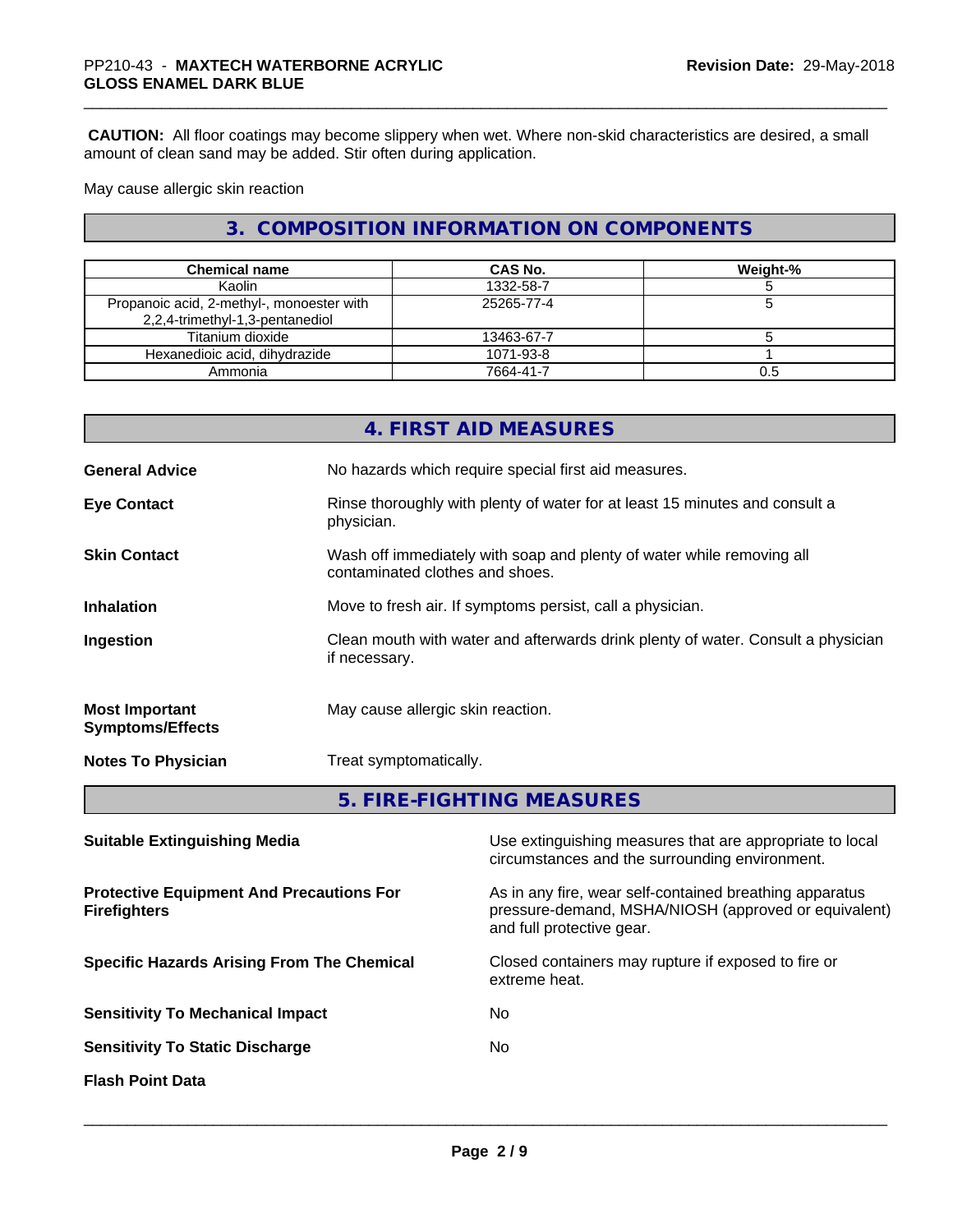| Flash Point (°F)<br>Flash Point (°C)<br><b>Method</b>         |                        | Not applicable<br>Not applicable<br>Not applicable |                                |
|---------------------------------------------------------------|------------------------|----------------------------------------------------|--------------------------------|
| <b>Flammability Limits In Air</b>                             |                        |                                                    |                                |
| Lower flammability limit:<br><b>Upper flammability limit:</b> |                        | Not applicable<br>Not applicable                   |                                |
| <b>NFPA</b><br>Health: 1                                      | <b>Flammability: 0</b> | <b>Instability: 0</b>                              | <b>Special: Not Applicable</b> |
| <b>NFPA Legend</b><br>0 - Not Hazardous<br>1 Clinhthy         |                        |                                                    |                                |

#### 1 - Slightly

- 2 Moderate
- 3 High
- 
- 4 Severe

*The ratings assigned are only suggested ratings, the contractor/employer has ultimate responsibilities for NFPA ratings where this system is used.*

*Additional information regarding the NFPA rating system is available from the National Fire Protection Agency (NFPA) at www.nfpa.org.*

# **6. ACCIDENTAL RELEASE MEASURES**

| <b>Personal Precautions</b>      | Avoid contact with skin, eyes and clothing. Ensure adequate ventilation.                                                                                                         |
|----------------------------------|----------------------------------------------------------------------------------------------------------------------------------------------------------------------------------|
| <b>Other Information</b>         | Prevent further leakage or spillage if safe to do so.                                                                                                                            |
| <b>Environmental precautions</b> | See Section 12 for additional Ecological Information.                                                                                                                            |
| <b>Methods for Cleaning Up</b>   | Soak up with inert absorbent material. Sweep up and shovel into suitable<br>containers for disposal.                                                                             |
|                                  | 7. HANDLING AND STORAGE                                                                                                                                                          |
| Handling                         | Avoid contact with skin, eyes and clothing. Avoid breathing vapors, spray mists or<br>sanding dust. In case of insufficient ventilation, wear suitable respiratory<br>equipment. |
| <b>Storage</b>                   | Keep container tightly closed. Keep out of the reach of children.                                                                                                                |
| <b>Incompatible Materials</b>    | No information available                                                                                                                                                         |

# **8. EXPOSURE CONTROLS/PERSONAL PROTECTION**

### **Exposure Limits**

| <b>Chemical name</b> | <b>ACGIH TLV</b>          | <b>OSHA PEL</b>            |
|----------------------|---------------------------|----------------------------|
| Kaolin               | 2 mg/m <sup>3</sup> - TWA | 15 mg/m <sup>3</sup> - TWA |
|                      |                           | $5 \text{ ma/m}^3$ - TWA   |
| Titanium dioxide     | 10 mg/m $3$ - TWA         | $15 \text{ mg/m}^3$ - TWA  |
| Ammonia              | 25 ppm - TWA              | 50 ppm - TWA               |
|                      | 35 ppm - STEL             | $35 \text{ mg/m}^3$ - TWA  |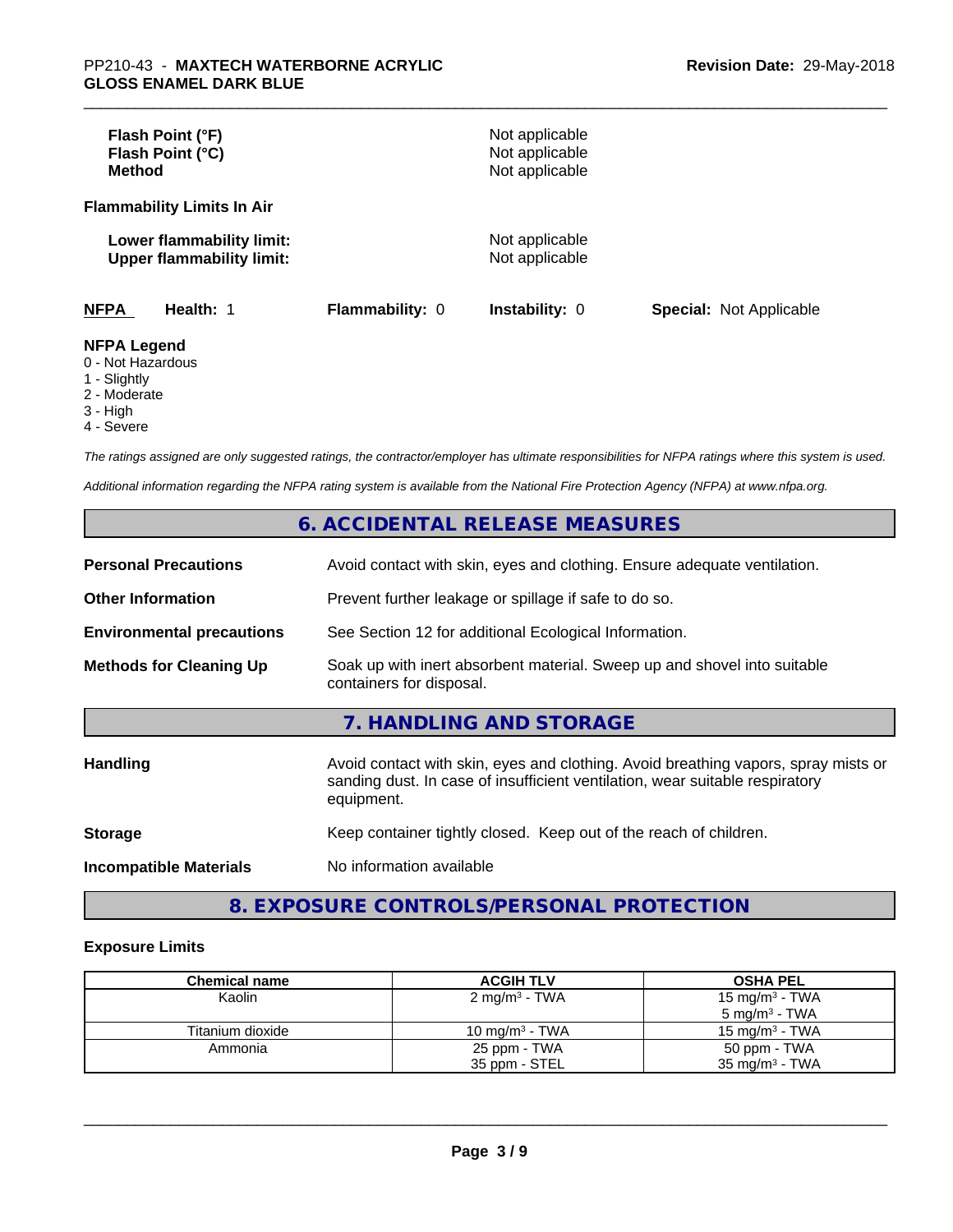#### **Legend**

ACGIH - American Conference of Governmental Industrial Hygienists Exposure Limits OSHA - Occupational Safety & Health Administration Exposure Limits N/E - Not Established

| <b>Engineering Measures</b>          | Ensure adequate ventilation, especially in confined areas.                                                                          |
|--------------------------------------|-------------------------------------------------------------------------------------------------------------------------------------|
| <b>Personal Protective Equipment</b> |                                                                                                                                     |
| <b>Eye/Face Protection</b>           | Safety glasses with side-shields.                                                                                                   |
| <b>Skin Protection</b>               | Protective gloves and impervious clothing.                                                                                          |
| <b>Respiratory Protection</b>        | In case of insufficient ventilation wear suitable respiratory equipment.                                                            |
| <b>Hygiene Measures</b>              | Avoid contact with skin, eyes and clothing. Remove and wash contaminated<br>clothing before re-use. Wash thoroughly after handling. |

### **9. PHYSICAL AND CHEMICAL PROPERTIES**

**Appearance** liquid **Odor** little or no odor **Odor Threshold No information available No information available Density (lbs/gal)** 8.85 - 8.95 **Specific Gravity** 1.06 - 1.08 **pH pH**  $\blacksquare$ **Viscosity (cps)** No information available **Solubility(ies)** No information available **Water solubility** No information available **Evaporation Rate No information available No information available Vapor pressure @20 °C (kPa)** No information available **Vapor density**<br> **We Solids**<br>
We Solids
20 - 40 Wt. % Solids **Vol. % Solids** 25 - 35 **Wt.** % Volatiles 60 - 70 **Vol. % Volatiles** 65 - 75 **VOC Regulatory Limit (g/L)** < 250 **Boiling Point (°F)** 212 **Boiling Point (°C)** 100 **Freezing Point (°F)** 32 **Freezing Point (°C)** 0 **Flash Point (°F)**<br> **Flash Point (°C)**<br> **Flash Point (°C)**<br> **Not** applicable<br>
Not applicable **Flash Point (°C)**<br>Method **Flammability (solid, gas)**<br> **Upper flammability limit:**<br>
Upper flammability limit: **Upper flammability limit:**<br> **Lower flammability limit:** Not applicable Not applicable **Lower flammability limit: Autoignition Temperature (°F)** No information available **Autoignition Temperature (°C)** No information available **Decomposition Temperature (°F)** No information available **Decomposition Temperature (°C)** No information available **Partition coefficient** No information available

**Not applicable**<br>Not applicable

## **10. STABILITY AND REACTIVITY**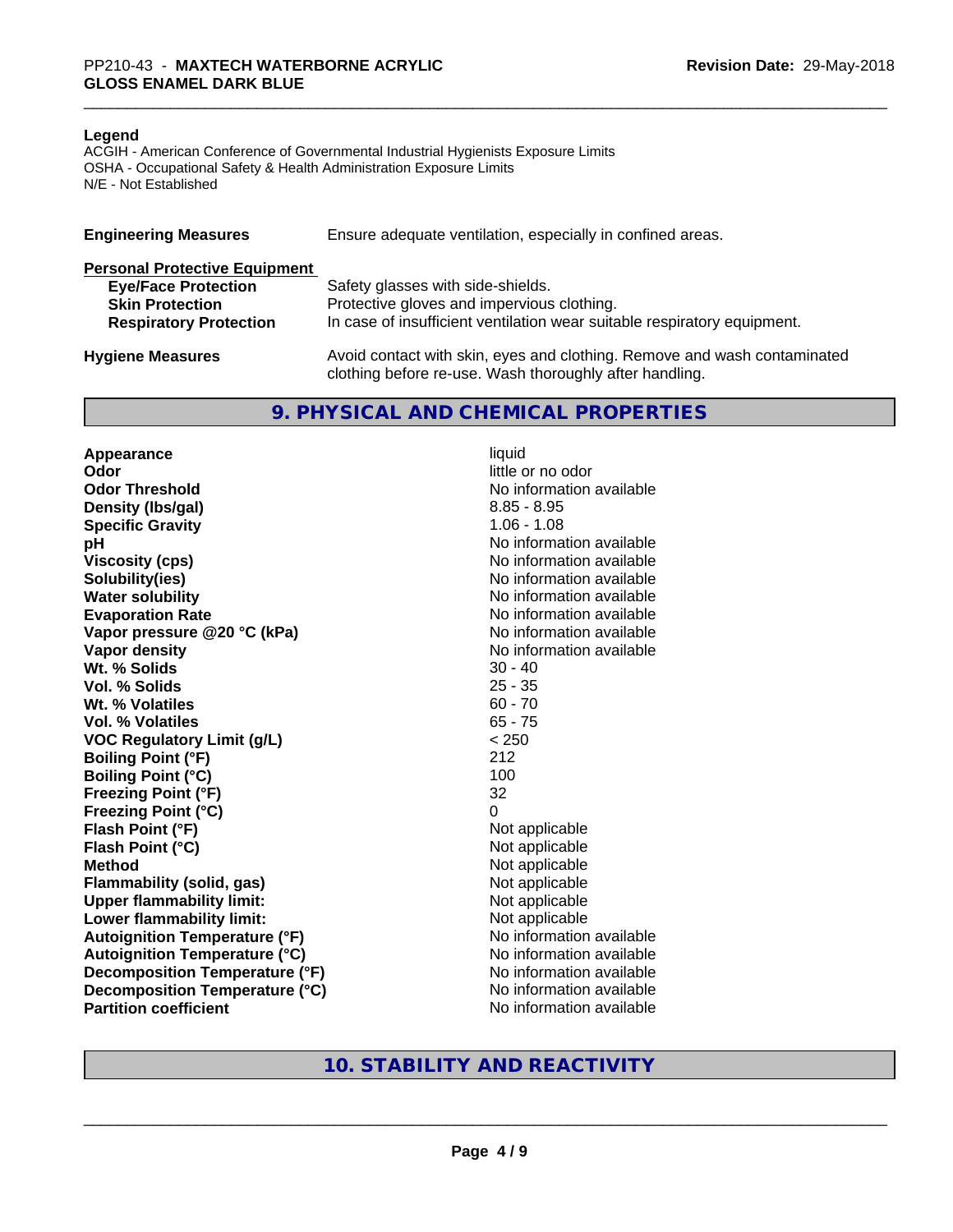| <b>Reactivity</b>                         | Not Applicable                           |
|-------------------------------------------|------------------------------------------|
| <b>Chemical Stability</b>                 | Stable under normal conditions.          |
| <b>Conditions to avoid</b>                | Prevent from freezing.                   |
| <b>Incompatible Materials</b>             | No materials to be especially mentioned. |
| <b>Hazardous Decomposition Products</b>   | None under normal use.                   |
| <b>Possibility of hazardous reactions</b> | None under normal conditions of use.     |

# **11. TOXICOLOGICAL INFORMATION**

| <b>Product Information</b>               |                                                                                                                 |
|------------------------------------------|-----------------------------------------------------------------------------------------------------------------|
| Information on likely routes of exposure |                                                                                                                 |
| <b>Principal Routes of Exposure</b>      | Eye contact, skin contact and inhalation.                                                                       |
| <b>Acute Toxicity</b>                    |                                                                                                                 |
| <b>Product Information</b>               | No information available                                                                                        |
|                                          | Symptoms related to the physical, chemical and toxicological characteristics                                    |
| <b>Symptoms</b>                          | No information available                                                                                        |
|                                          | Delayed and immediate effects as well as chronic effects from short and long-term exposure                      |
| Eye contact                              | May cause slight irritation.                                                                                    |
| <b>Skin contact</b>                      | Substance may cause slight skin irritation. Prolonged or repeated contact may dry<br>skin and cause irritation. |
| <b>Inhalation</b>                        | May cause irritation of respiratory tract.                                                                      |
| Ingestion                                | Ingestion may cause gastrointestinal irritation, nausea, vomiting and diarrhea.                                 |
| <b>Sensitization</b>                     | May cause an allergic skin reaction                                                                             |
| <b>Neurological Effects</b>              | No information available.                                                                                       |
| <b>Mutagenic Effects</b>                 | No information available.                                                                                       |
| <b>Reproductive Effects</b>              | No information available.                                                                                       |
| <b>Developmental Effects</b>             | No information available.                                                                                       |
| <b>Target organ effects</b>              | No information available.                                                                                       |
| <b>STOT - single exposure</b>            | No information available.                                                                                       |
| <b>STOT - repeated exposure</b>          | No information available.                                                                                       |
| Other adverse effects                    | No information available.                                                                                       |
| <b>Aspiration Hazard</b>                 | No information available                                                                                        |
| <b>Numerical measures of toxicity</b>    |                                                                                                                 |

**The following values are calculated based on chapter 3.1 of the GHS document**

| <b>ATEmix (oral)</b>          | 61397 mg/kg |
|-------------------------------|-------------|
| <b>ATEmix (dermal)</b>        | 616424      |
| ATEmix (inhalation-dust/mist) | 156.9 mg/L  |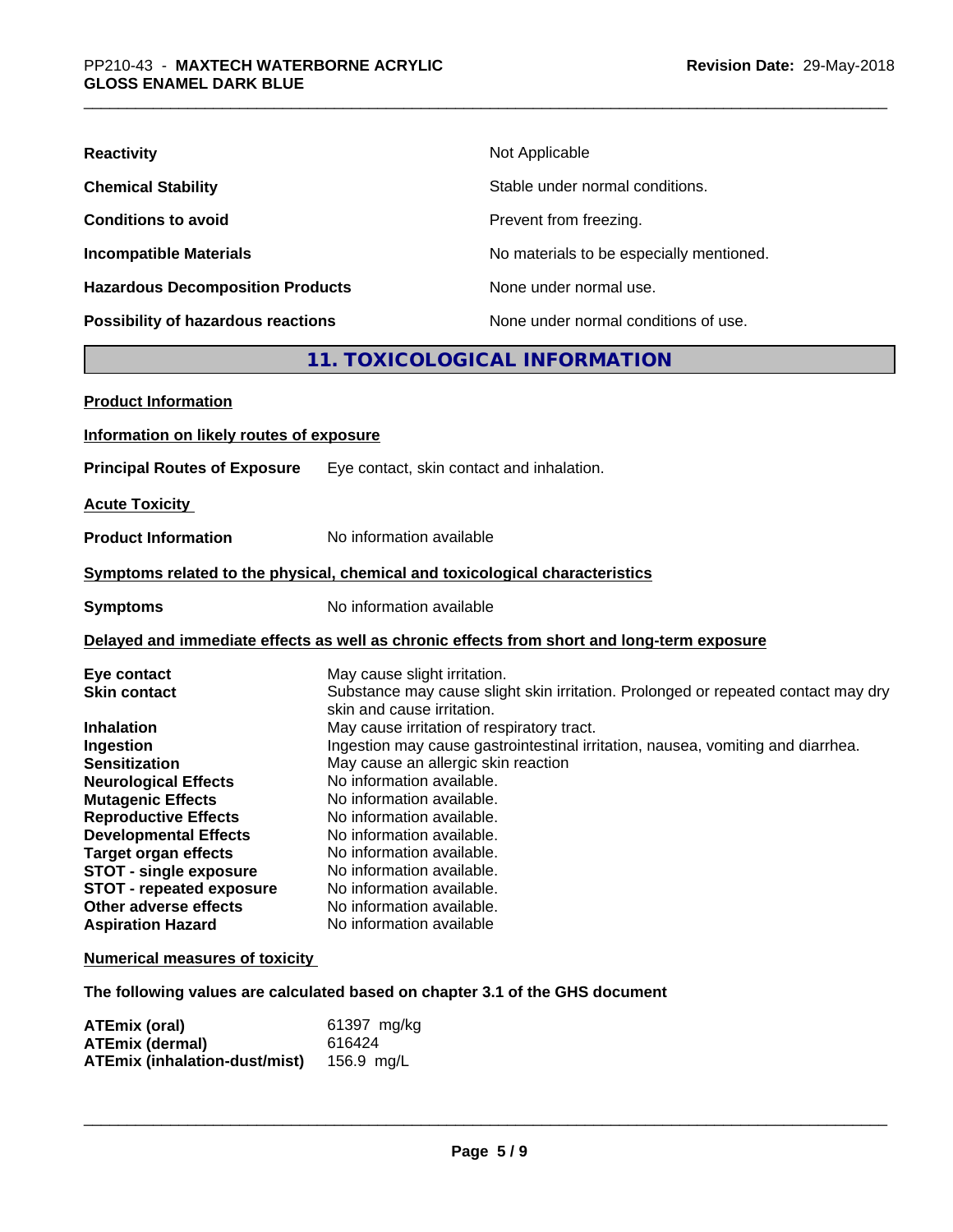### **Component Information**

Kaolin LD50 Oral: > 5000 mg/kg (Rat) Titanium dioxide LD50 Oral: > 10000 mg/kg (Rat) Ammonia LC50 Inhalation (Vapor): 2000 ppm (Rat, 4 hr.)

#### **Carcinogenicity**

*The information below indicateswhether each agency has listed any ingredient as a carcinogen:.*

| <b>Chemical name</b>    | <b>IARC</b>          | <b>NTP</b> | <b>OSHA</b> |
|-------------------------|----------------------|------------|-------------|
|                         | 2B<br>Possible Human |            | Listed      |
| 'Titanium<br>.n dioxide | Carcinoɑen           |            |             |

• Although IARC has classified titanium dioxide as possibly carcinogenic to humans (2B), their summary concludes: "No significant exposure to titanium dioxide is thought to occur during the use of products in which titanium dioxide is bound to other materials, such as paint."

#### **Legend**

IARC - International Agency for Research on Cancer NTP - National Toxicity Program OSHA - Occupational Safety & Health Administration

**12. ECOLOGICAL INFORMATION**

### **Ecotoxicity Effects**

The environmental impact of this product has not been fully investigated.

### **Product Information**

## **Acute Toxicity to Fish**

No information available

### **Acute Toxicity to Aquatic Invertebrates**

No information available

**Acute Toxicity to Aquatic Plants**

No information available

### **Persistence / Degradability**

No information available.

### **Bioaccumulation**

No information available.

### **Mobility in Environmental Media**

No information available.

#### **Ozone**

No information available

### **Component Information**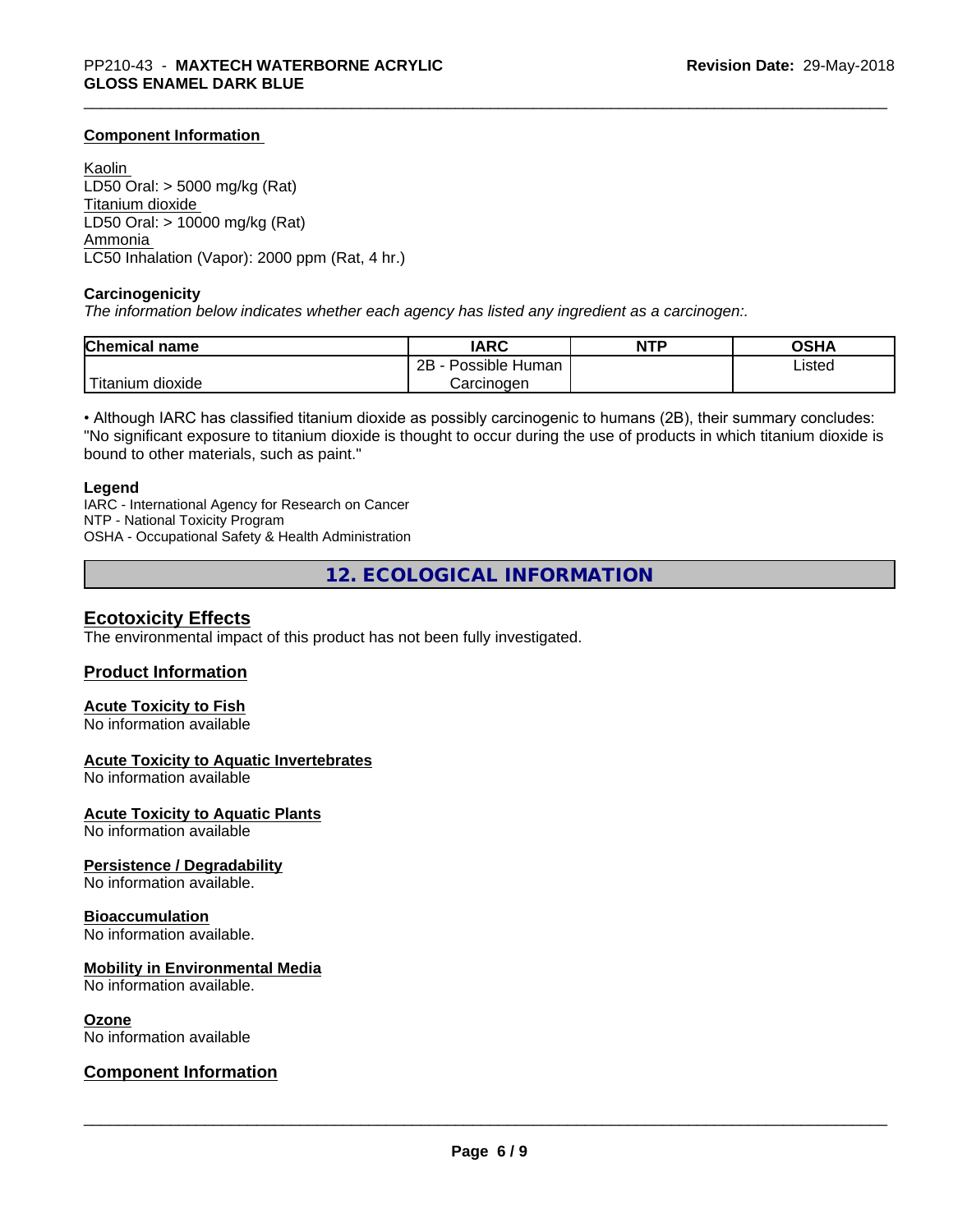### **Acute Toxicity to Fish**

#### Titanium dioxide

 $LC50:$  > 1000 mg/L (Fathead Minnow - 96 hr.)

### **Acute Toxicity to Aquatic Invertebrates**

No information available

### **Acute Toxicity to Aquatic Plants**

No information available

|                              | 13. DISPOSAL CONSIDERATIONS                                                                                                                                                                                               |
|------------------------------|---------------------------------------------------------------------------------------------------------------------------------------------------------------------------------------------------------------------------|
| <b>Waste Disposal Method</b> | Dispose of in accordance with federal, state, and local regulations. Local<br>requirements may vary, consult your sanitation department or state-designated<br>environmental protection agency for more disposal options. |
|                              | 14. TRANSPORT INFORMATION                                                                                                                                                                                                 |
| <b>DOT</b>                   | Not regulated                                                                                                                                                                                                             |
| <b>ICAO/IATA</b>             | Not regulated                                                                                                                                                                                                             |
| <b>IMDG / IMO</b>            | Not regulated                                                                                                                                                                                                             |
|                              | <b>15. REGULATORY INFORMATION</b>                                                                                                                                                                                         |

# **International Inventories**

| <b>TSCA: United States</b> | Yes - All components are listed or exempt. |
|----------------------------|--------------------------------------------|
| <b>DSL: Canada</b>         | Yes - All components are listed or exempt. |

# **Federal Regulations**

| SARA 311/312 hazardous categorization |    |  |
|---------------------------------------|----|--|
| Acute health hazard                   | Nο |  |
| Chronic Health Hazard                 | No |  |
| Fire hazard                           | Nο |  |
| Sudden release of pressure hazard     | No |  |
| Reactive Hazard                       | No |  |

### **SARA 313**

Section 313 of Title III of the Superfund Amendments and Reauthorization Act of 1986 (SARA). This product contains a chemical or chemicals which are subject to the reporting requirements of the Act and Title 40 of the Code of Federal Regulations, Part 372: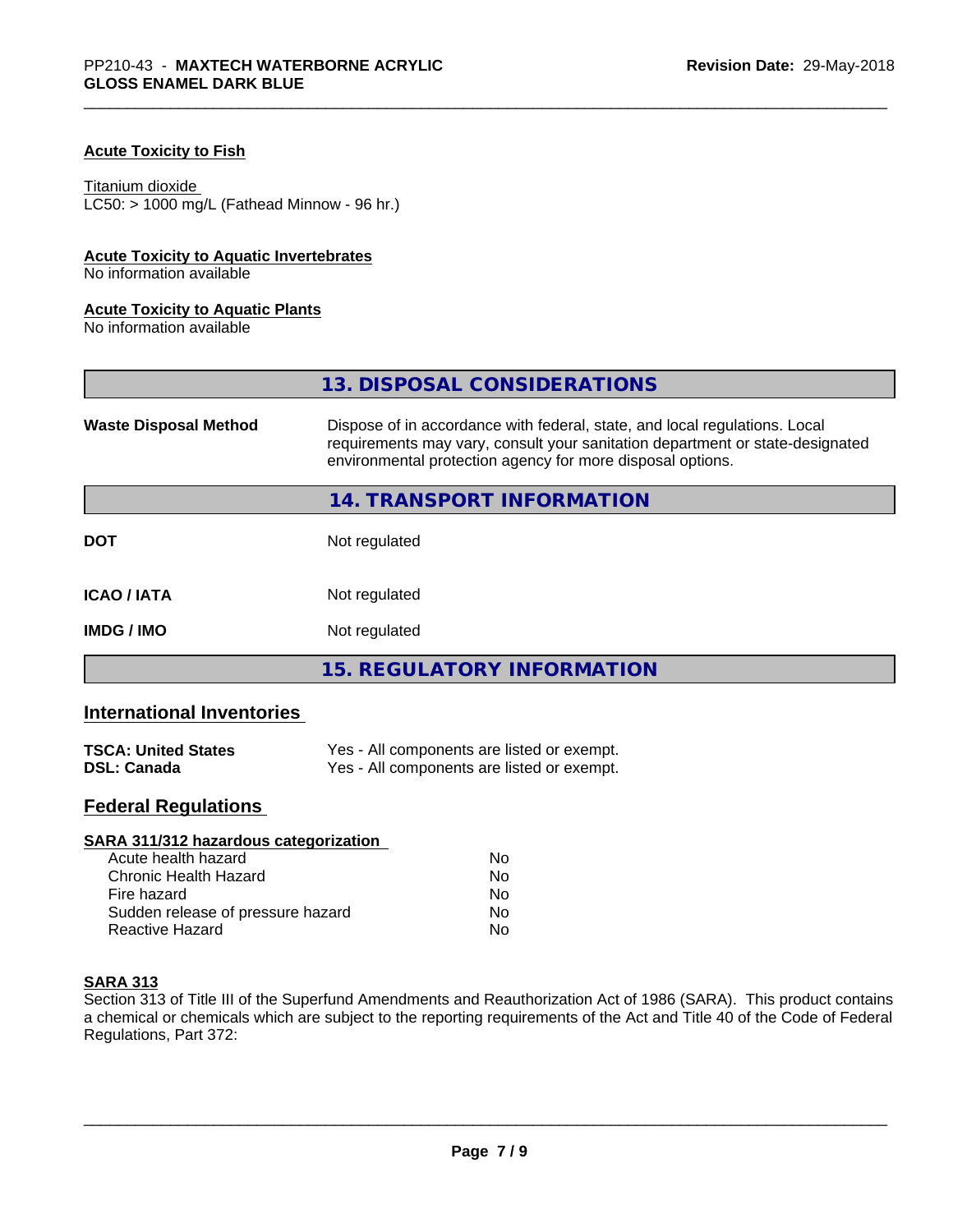| <b>Chemical name</b>              | <b>CAS No.</b> | <u>Weight-%</u> | <b>CERCLA/SARA 313</b><br>(de minimis concentration) |
|-----------------------------------|----------------|-----------------|------------------------------------------------------|
| Diethylene glycol monoethyl ether | 111-90-0       |                 |                                                      |

#### **Clean Air Act,Section 112 Hazardous Air Pollutants (HAPs) (see 40 CFR 61)**

This product contains the following HAPs:

*None*

# **US State Regulations**

### **California Proposition 65**

**1 WARNING:** Cancer and Reproductive Harm– www.P65warnings.ca.gov

### **State Right-to-Know**

| <b>Chemical name</b>              | <b>Massachusetts</b> | <b>New Jersey</b> | Pennsylvania |
|-----------------------------------|----------------------|-------------------|--------------|
| Kaolin                            |                      |                   |              |
| Titanium dioxide                  |                      |                   |              |
| Diethylene glycol monoethyl ether |                      |                   |              |

#### **Legend**

X - Listed

## **16. OTHER INFORMATION**

**HMIS** - **Health:** 1 **Flammability:** 0 **Reactivity:** 0 **PPE:** -

### **HMIS Legend**

- 0 Minimal Hazard
- 1 Slight Hazard
- 2 Moderate Hazard
- 3 Serious Hazard
- 4 Severe Hazard
- **Chronic Hazard**
- X Consult your supervisor or S.O.P. for "Special" handling instructions.

*Note: The PPE rating has intentionally been left blank. Choose appropriate PPE that will protect employees from the hazards the material will present under the actual normal conditions of use.*

*Caution: HMISÒ ratings are based on a 0-4 rating scale, with 0 representing minimal hazards or risks, and 4 representing significant hazards or risks. Although HMISÒ ratings are not required on MSDSs under 29 CFR 1910.1200, the preparer, has chosen to provide them. HMISÒ ratings are to be used only in conjunction with a fully implemented HMISÒ program by workers who have received appropriate HMISÒ training. HMISÒ is a registered trade and service mark of the NPCA. HMISÒ materials may be purchased exclusively from J. J. Keller (800) 327-6868.*

 **WARNING!** If you scrape, sand, or remove old paint, you may release lead dust. LEAD IS TOXIC. EXPOSURE TO LEAD DUST CAN CAUSE SERIOUS ILLNESS, SUCH AS BRAIN DAMAGE, ESPECIALLY IN CHILDREN. PREGNANT WOMEN SHOULD ALSO AVOID EXPOSURE.Wear a NIOSH approved respirator to control lead exposure. Clean up carefully with a HEPA vacuum and a wet mop. Before you start, find out how to protect yourself and your family by contacting the National Lead Information Hotline at 1-800-424-LEAD or log on to